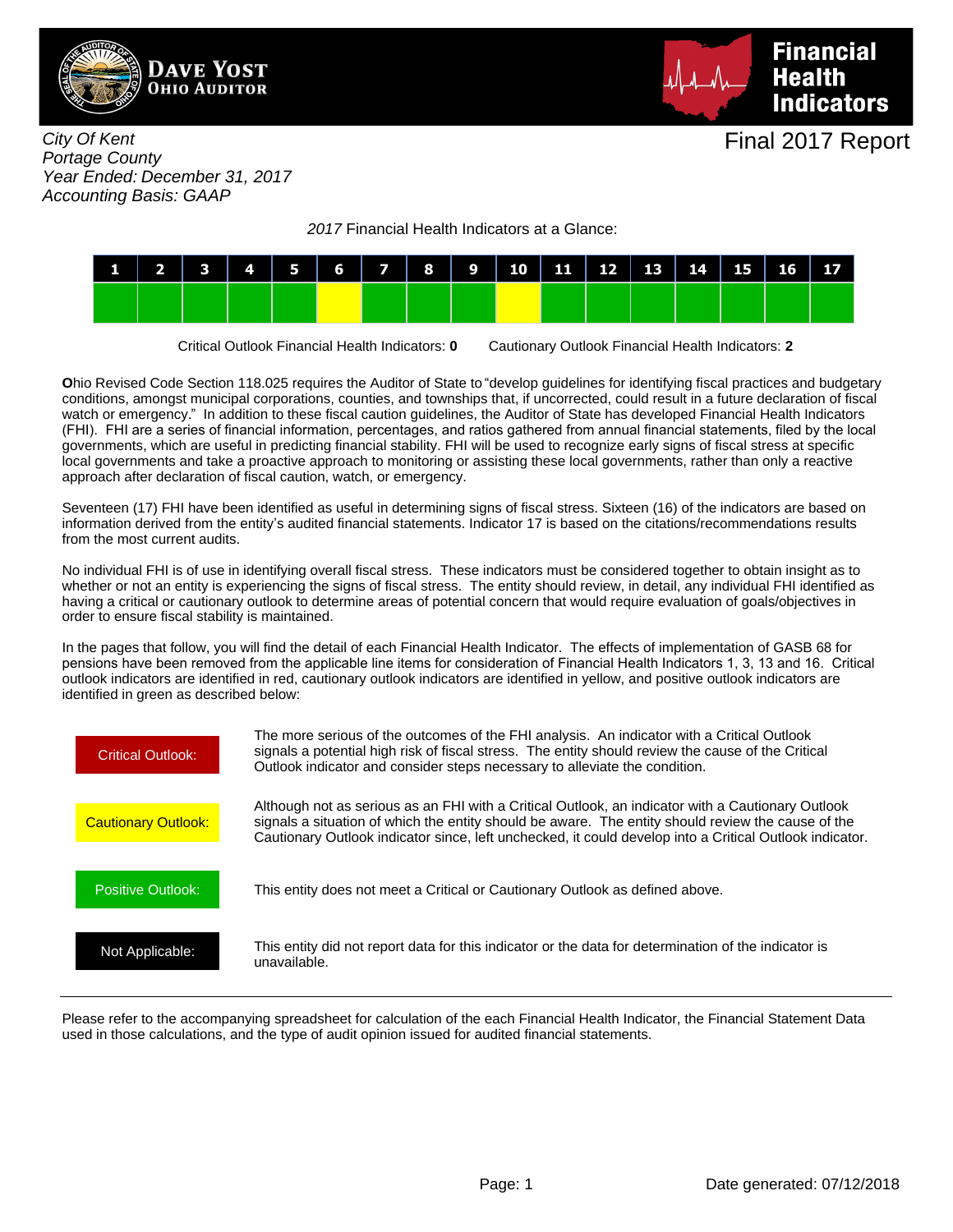



## City Of Kent Portage County Year Ended: December 31, 2017 Accounting Basis: GAAP



#### **Unrestricted Net Assets/Position of Governmental Type Activities (GTA)**

Unrestricted net assets/position represents the portion of net position that has no related liabilities or restriction as to use.

#### **Description of indicator and what it means:**

This indicator identifies when an entity has a declining or negative unrestricted net assets/position.

#### **Why is it important?**

This indicator identifies if net assets/position is available for unrestricted purposes. Although unrestricted net assets/position may not be in liquid form, it is important to have net assets/position available and unrestricted as to use. If an entity's unrestricted net assets/position is declining or is negative, it leaves little or no room for unexpected expenses; and therefore, is a sign of fiscal stress.

**Critical Outlook**– Zero or negative amount

**Cautionary Outlook** – Decline between the current and prior year by more than a 1%

## **Indicator #1 - Positive Outlook Indicator #2 - Positive Outlook**

### **Unassigned Fund Balance of the General Fund**

Unassigned fund balance is the portion of fund balance that has no related liabilities or has not otherwise been obligated.

#### **Description of indicator and what it means:**

This indicator identifies when an entity has a declining or negative unassigned fund balance.

#### **Why is it important?**

This indicator identifies if fund balance is available for unrestricted purposes. Although unassigned fund balance may not be in liquid form, it is important to have fund balance available without restrictions as to use. If an entity's unassigned fund balance is declining or is negative, it leaves little or no room for unexpected expenses; and therefore, is a sign of fiscal stress.

#### **Critical Outlook** – Zero or negative amount

**Cautionary Outlook** – Decline between the current and prior year by more than a 1%

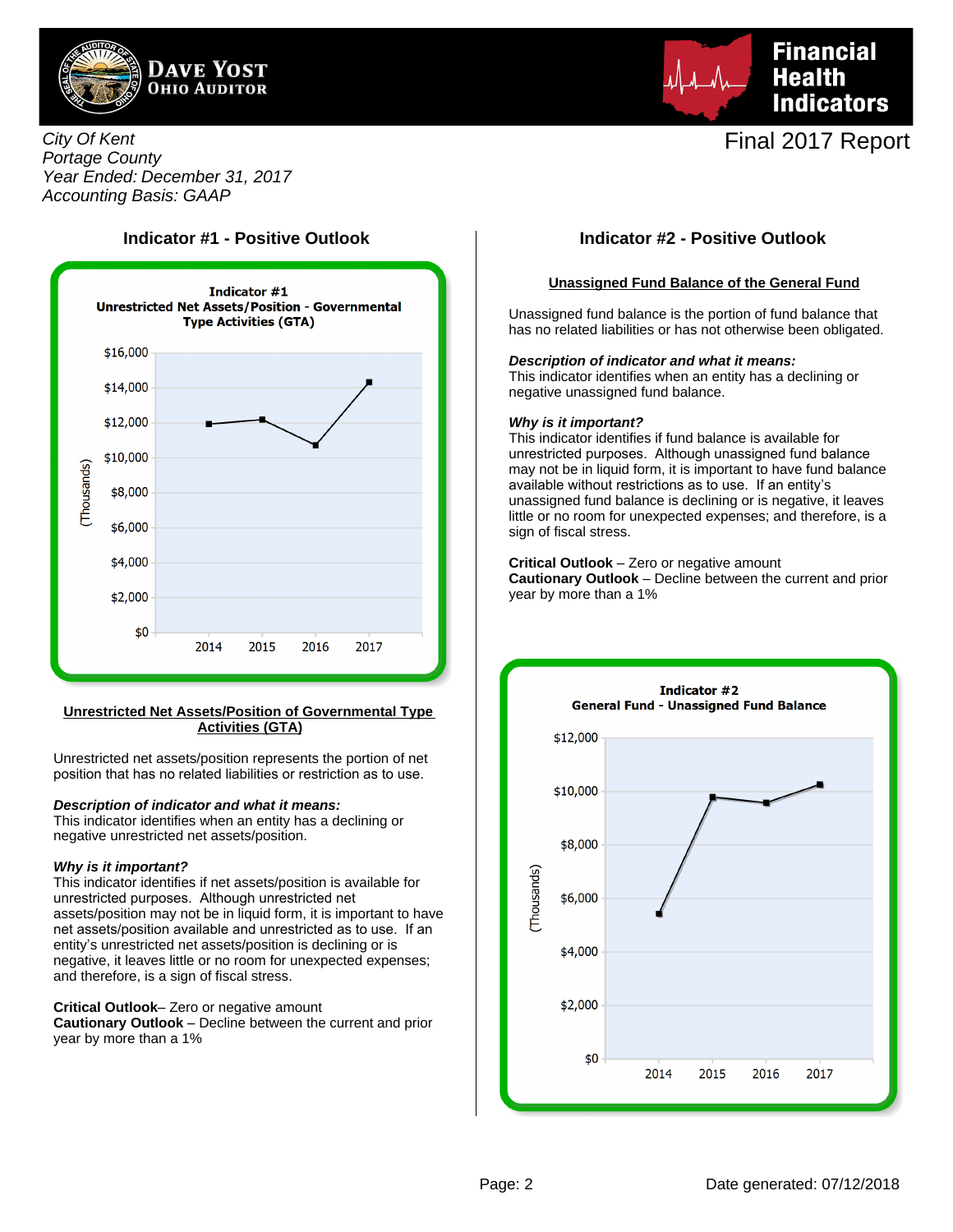

City Of Kent Portage County Year Ended: December 31, 2017 Accounting Basis: GAAP

### **Change in Unrestricted Net Assets/Position - GTA**

#### **Description of indicator and what it means:**

This indicator identifies changes (increases or decreases) in unrestricted net assets/position from the prior years to the current year and is useful in identifying local governments whose unrestricted net assets/position is deteriorating.

#### **Why is it important?**

A declining unrestricted net assets/position can be a sign of fiscal stress. This indicator is important in identifying a trend of deteriorating unrestricted net assets/position as well as how rapidly it is deteriorating.

**Critical Outlook** – The current period and at least two of the previous three periods reflect a zero or negative amount **OR** a rapidly declining trend defined as a decline in each of the last 3 periods with a drop of greater than 20%

**Cautionary Outlook** – Declining trend defined as a decline in each of the last 3 periods with a drop of 10% to 20%



**Financial Health Indicators** 

# Final 2017 Report

## **Indicator #3 - Positive Outlook Indicator #4 - Positive Outlook**



#### **Change in General Fund Unassigned Fund Balances**

#### **Description of indicator and what it means:**

This indicator identifies changes (increases or decreases) in unassigned general fund balance from the prior years to the current year and is useful in identifying local governments whose unassigned general fund balance is deteriorating.

#### **Why is it important?**

A declining unassigned general fund balance can be a sign of fiscal stress. This indicator is important in identifying a trend of deteriorating unassigned general fund balance as well as how rapidly it is deteriorating.

**Critical Outlook** – The current period and at least two of the previous three periods reflect a zero or negative amount **OR** a rapidly declining trend defined as a decline in each of the last 3 periods with a drop of greater than 20% **Cautionary Outlook** – Declining trend defined as a decline in each of the last 3 periods with a drop of 10% to 20%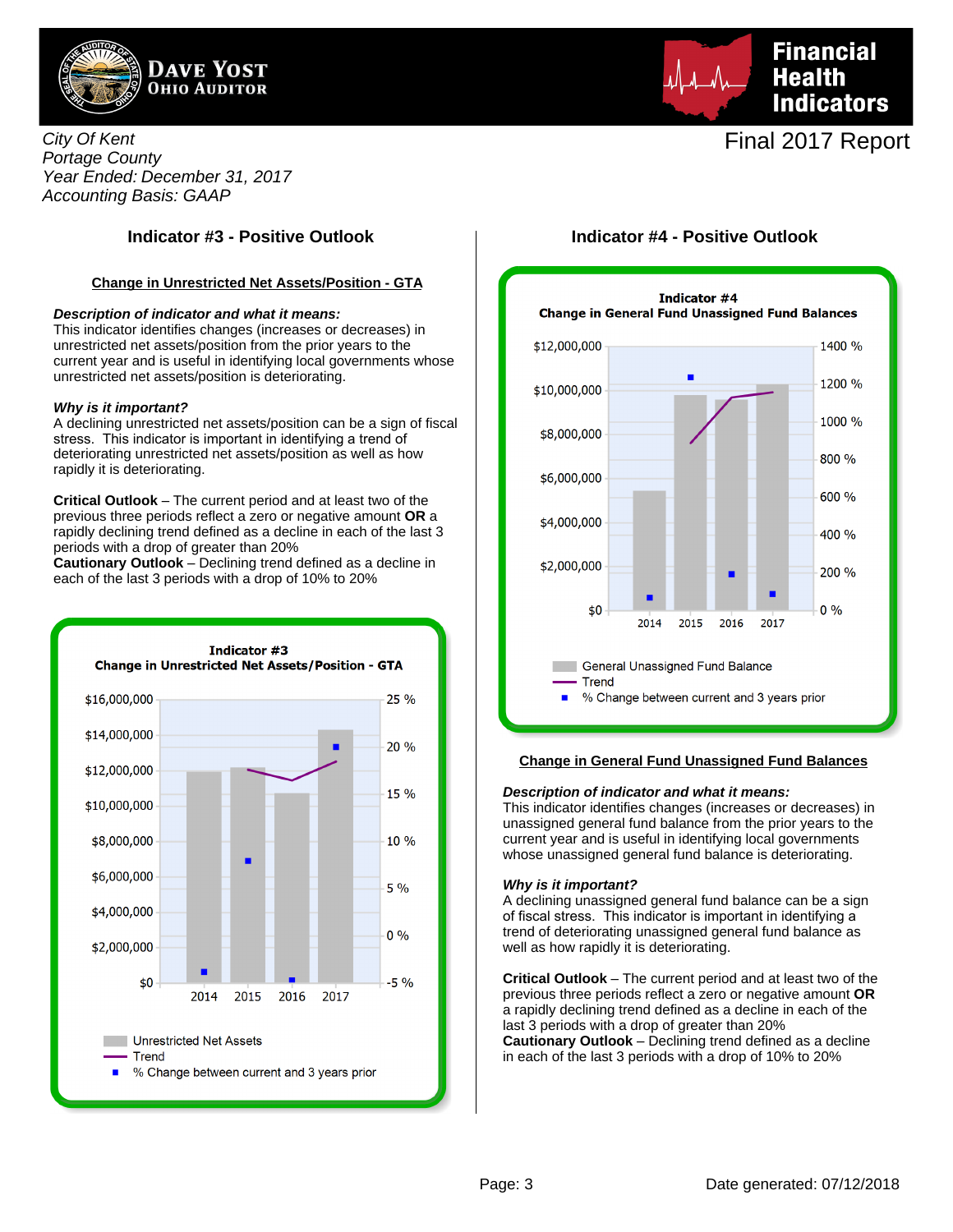



City Of Kent Portage County Year Ended: December 31, 2017 Accounting Basis: GAAP



#### **Total General Fund (GF) Balance/GF Revenues**

#### **Description of indicator and what it means:**

This indicator identifies reserves available in the General Fund. The larger the reserve the better the entity is able to absorb, in the short term, the impact of sudden revenue loss or significant increases in operating costs and begin planning financial adjustments.

#### **Why is it important?**

This indicator identifies a low reserve of fund balance even if Indicators 1 through 4 do not indicate negative unrestricted net assets/position or unassigned fund balance.

**Critical Outlook** – Negative percentage, very low percentage (<1/24th or 4%), **OR** if fund balance is less than a 2 month carryover (17%), a rapidly declining trend defined as a drop of 10% or greater over a 3 year period.

**Cautionary Outlook** – Low percentage (< 1/12th or 8%) **OR** if fund balance is less than a 2 month carryover (17%), a declining trend defined as a drop of 5% - 10% over a 3 year period **OR** if fund balance is less than 6 months (50%), a decline in each of the last 3 periods.

## **Indicator #5 - Positive Outlook Indicator #6 - Cautionary Outlook**

### **Decline in General Fund Property Tax Revenue**

#### **Description of indicator and what it means:**

This indicator reflects the percentage change from year to year for property tax revenue.

#### **Why is it important?**

This indicator reflects declines in property tax revenues and is an indication that an entity may be facing financial hardship due to declines in significant revenue sources. It also will reflect the need for additional sources of revenue to maintain stability.

**Critical Outlook** – If Property Tax Revenues represent 7-20% of Total General Fund Revenues(#), a trend of declining tax revenue over the last 3 years in excess of 20% **OR** if Property Tax Revenues represent greater than 20% of Total General Fund Revenues(#), a trend of declining tax revenue over the last 3 years in excess of 10%.

**Cautionary Outlook** –Decline in property tax revenue from the current to the prior year by more than 1%

# - Please refer the accompanying data sheet for the calculation of the % of total revenue

![](_page_3_Figure_23.jpeg)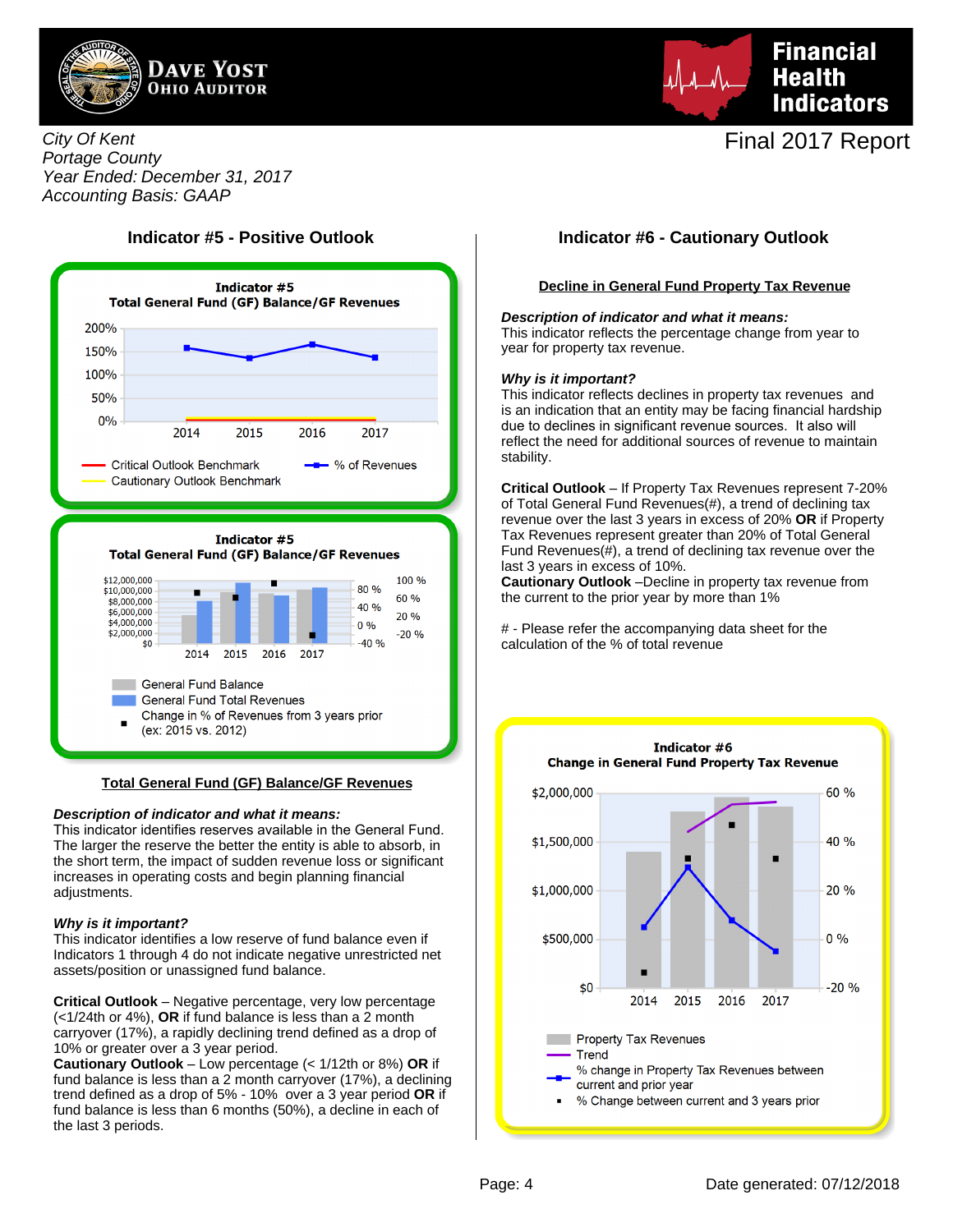![](_page_4_Picture_0.jpeg)

![](_page_4_Picture_1.jpeg)

City Of Kent Portage County Year Ended: December 31, 2017 Accounting Basis: GAAP

### **Decline in General Fund Income Tax Revenue**

#### **Description of indicator and what it means:**

This indicator reflects the percentage change from year to year for income tax revenues.

#### **Why is it important?**

This indicator reflects declines in this revenue type and is an indication that an entity may be facing financial hardship due to declines in significant revenue sources. It also will reflect the need for additional sources of revenue to maintain stability.

**Critical Outlook** – If Income Tax Revenues represent 7-20% of Total General Fund Revenues(#), a trend of declining tax revenue over the last 3 years in excess of 20% **OR** if Income Tax Revenues represent greater than 20% of Total General Fund Revenues(#), a trend of declining tax revenue over the last 3 years in excess of 10%

**Cautionary Outlook** – Decline in income tax revenue from the current to the prior year by more than 1%

# - Please refer the accompanying data sheet for the calculation of the % of total revenue

![](_page_4_Figure_12.jpeg)

## **Indicator #7 - Positive Outlook Indicator #8 - Positive Outlook**

![](_page_4_Figure_14.jpeg)

#### **Percentage of General Fund Revenues that Exceed General Fund Expenditures**

#### **Description of indicator and what it means:**

This indicator is calculated as total General Fund revenues less total General Fund expenditures, divided by total General Fund revenues. It will provide an indication of operating deficits and the size of the operating deficit compared to the current year budget. An operating deficit is the difference between revenues and expenditures. If expenditures exceed revenues, an operating deficit exists.

#### **Why is it important?**

This indicator is important because it reflects if an operating deficit exists, but also emphasizes the size of the deficit as compared to the current year's budget. This is an indication of the shortage in the current budget. A trend of operating deficits indicates potential financial hardship.

**Critical Outlook** – Negative percentage **Cautionary Outlook** – Low percentage (< 1/20th or 5%)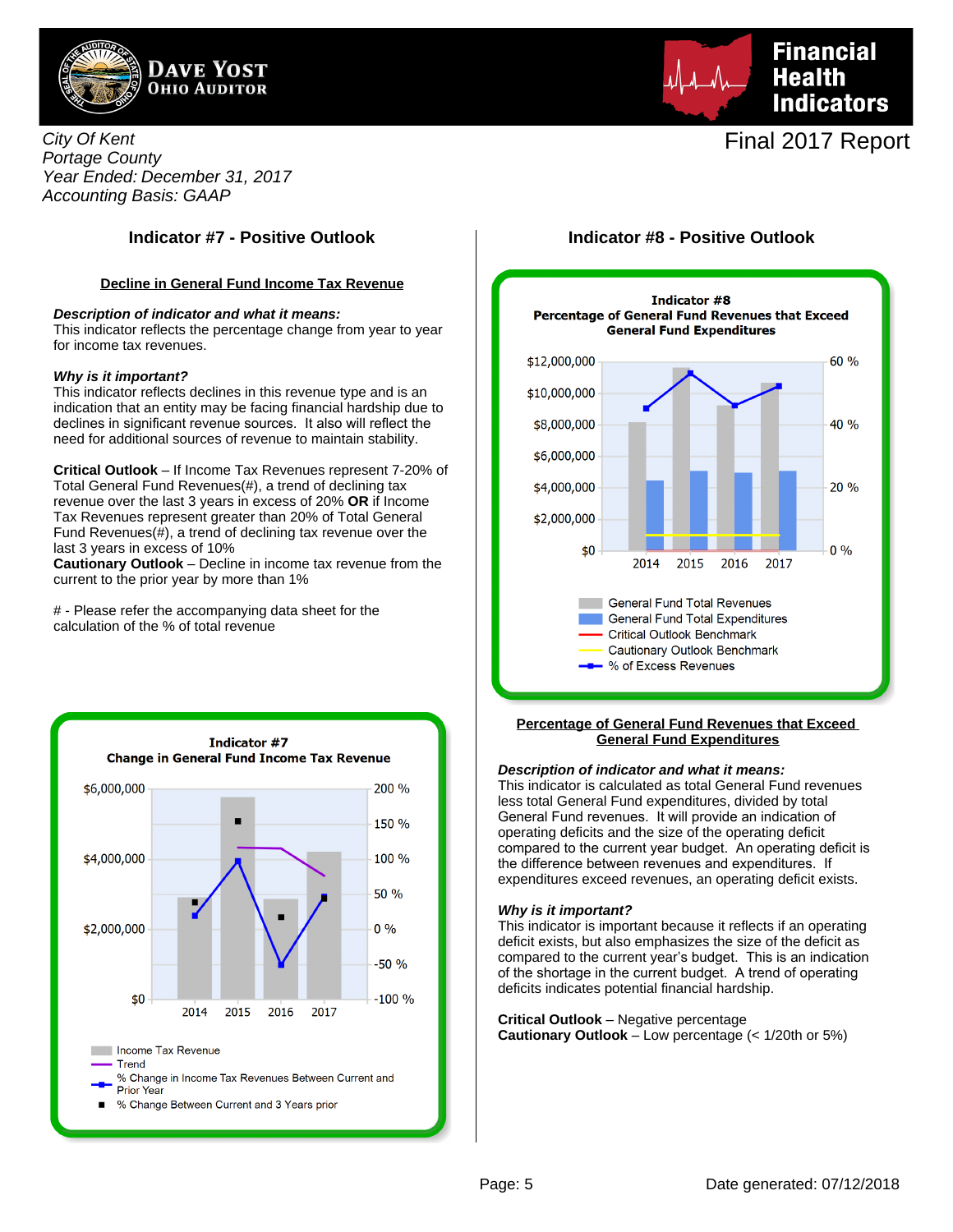![](_page_5_Picture_0.jpeg)

![](_page_5_Picture_1.jpeg)

## City Of Kent Portage County Year Ended: December 31, 2017 Accounting Basis: GAAP

![](_page_5_Figure_3.jpeg)

![](_page_5_Figure_4.jpeg)

#### **General Revenues of GTA / Net Expenses of GTA**

#### **Description of indicator and what it means:**

The ratio of this indicator reflects coverage of net expenses by general revenues. This indicator determines if, on a government-wide basis, expenses are exceeding revenues. For example, local taxes, unrestricted revenues (e.g. investment earnings) and unrestricted grants should be sufficient to meet expenses not covered by program revenues. Net Expense is total expense less program revenues. Program revenues include charges for services (e.g. fees and fines), operating grants and capital grants.

#### **Why is it important?**

This indicator is important to be aware if a shortage in revenues to cover expenses exists. A declining trend would indicate fiscal stress.

**Critical Outlook** – Ratio less than 100% **Cautionary Outlook** – Declining trend of at least 3 years

### **General Fund Intergovernmental Revenues as a Percentage of Total General Fund Revenues**

### **Description of indicator and what it means:**

This indicator will reflect an over-reliance on intergovernmental revenues which are subject to state and federal budget cuts. A high percentage suggests the entity is heavily reliant on external governmental organizations for grants, entitlements, or shared revenues; and therefore, vulnerable to decreases in these revenue sources.

#### **Why is it important?**

It is important to be aware of the percentage of total revenues that are not considered "own-source," or local sources of revenue. Understanding the percentage of total revenues derived from intergovernmental sources is important when trying to maintain fiscal stability while dealing with an economic downturn.

**Critical Outlook** – Ratio greater than 20% **Cautionary Outlook** – Ratio between 15% - 20%

![](_page_5_Figure_18.jpeg)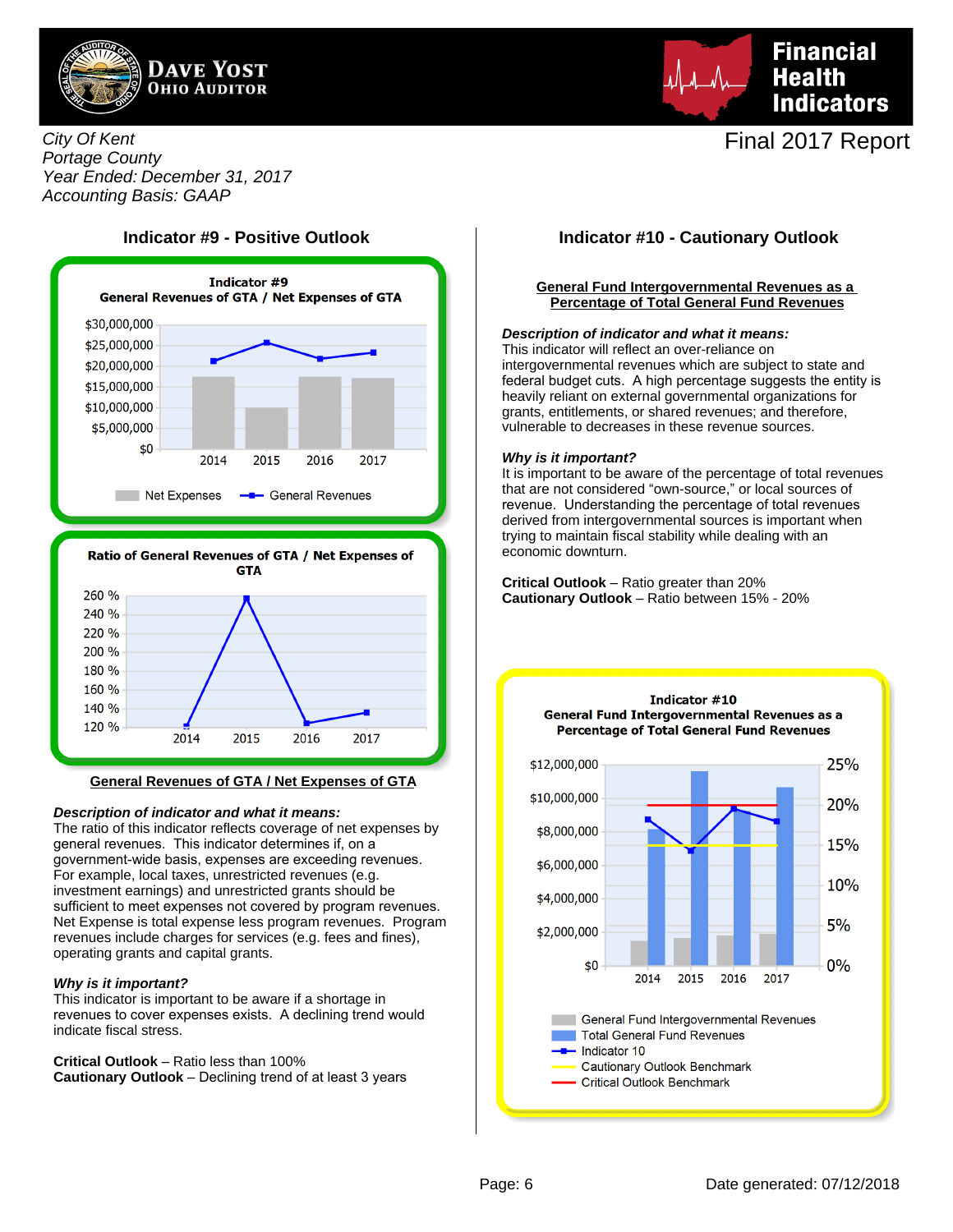![](_page_6_Picture_0.jpeg)

![](_page_6_Picture_1.jpeg)

City Of Kent Portage County Year Ended: December 31, 2017 Accounting Basis: GAAP

## **Indicator #11 - Positive Outlook Indicator #12 - Positive Outlook**

### **Condition of Capital Assets**

#### **Description of indicator and what it means:**

This indicator is accumulated depreciation as a percentage of depreciable capital assets. This indicator will identify apparent situations in which repair or replacement of the local government's capital assets will be necessary. A high percentage indicates capital assets replacement is imminent, and the entity may be delaying replacement of capital assets or significant repairs for cash flow purposes.

#### **Why is it important?**

When an entity delays improving or replacing capital assets in order to maintain cash flows for other purposes, improvements and replacements become absolutely necessary and may contribute to financial hardship on an already strained budget.

**Critical Outlook** – Ratio greater than 70% **Cautionary Outlook** – Ratio between 50% - 70%

![](_page_6_Figure_10.jpeg)

![](_page_6_Figure_12.jpeg)

#### **Debt Service Expenditures / Total Revenues**

#### **Description of indicator and what it means:**

This indicator is total debt service expenditures divided by total revenues (for all governmental funds). This indicator identifies the percentage of the budget used/needed for repayment of debt.

#### **Why is it important?**

Higher debt service expenditures to total revenues is unfavorable since the entity spends more of its current budget on debt repayment. An increasing trend of debt service expenditures to total revenues may mean the percentage of budget dedicated to debt payments is increasing; and therefore, less revenue will be available for capital asset repair/replacement or meeting current operating demands.

**Critical Outlook** – Ratio greater than 15% **Cautionary Outlook** – Ratio between 12% - 15%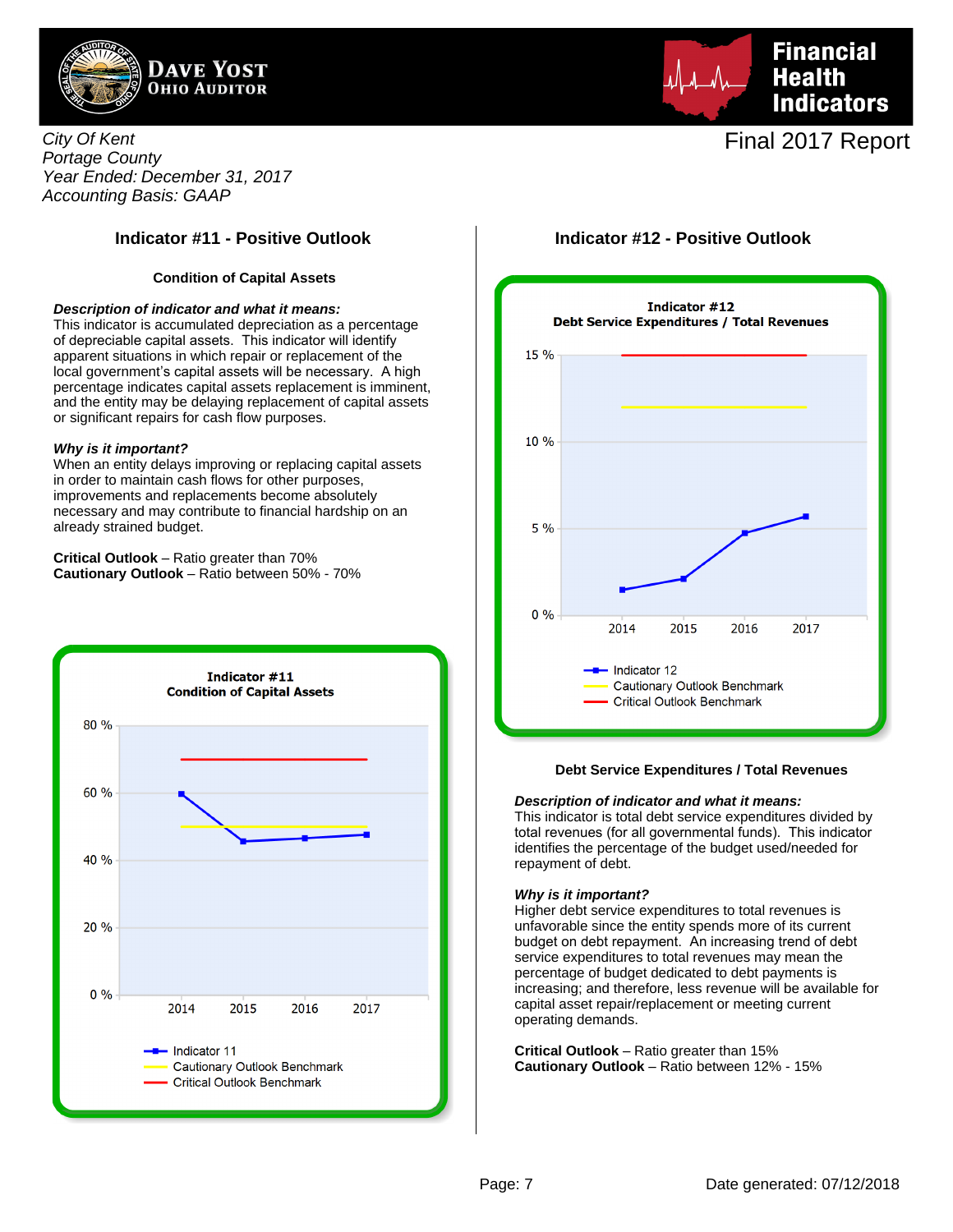![](_page_7_Picture_0.jpeg)

**Financial Health Indicators** 

Final 2017 Report

City Of Kent Portage County Year Ended: December 31, 2017 Accounting Basis: GAAP

## **Indicator #13 - Positive Outlook**

### **Average Daily Expenses or Expenditures Ratio (Indicators 13, 14 & 15)**

#### **Description of indicator and what it means:**

Indicators 13, 14 and 15 identify the number of days the local government's unrestricted net assets/position, unassigned fund balance, and cash and investments will sustain the entity. The indicators are based on the daily average expenses/expenditures.

#### **Why is it important?**

These indicators are important because they identify the number of days the entity may operate using their unrestricted net assets/position, unassigned fund balance, and cash and investments. The fewer days the entity can operate, the more financial stress they are under. These indicators provide an early indication of an entity's need to adjust their financial/expenditure planning.

**Critical Outlook**– Zero days or below **Cautionary Outlook** – Less than 30 days

![](_page_7_Figure_10.jpeg)

## **Indicator #14 - Positive Outlook**

![](_page_7_Figure_12.jpeg)

## **Indicator #15 - Positive Outlook**

![](_page_7_Figure_14.jpeg)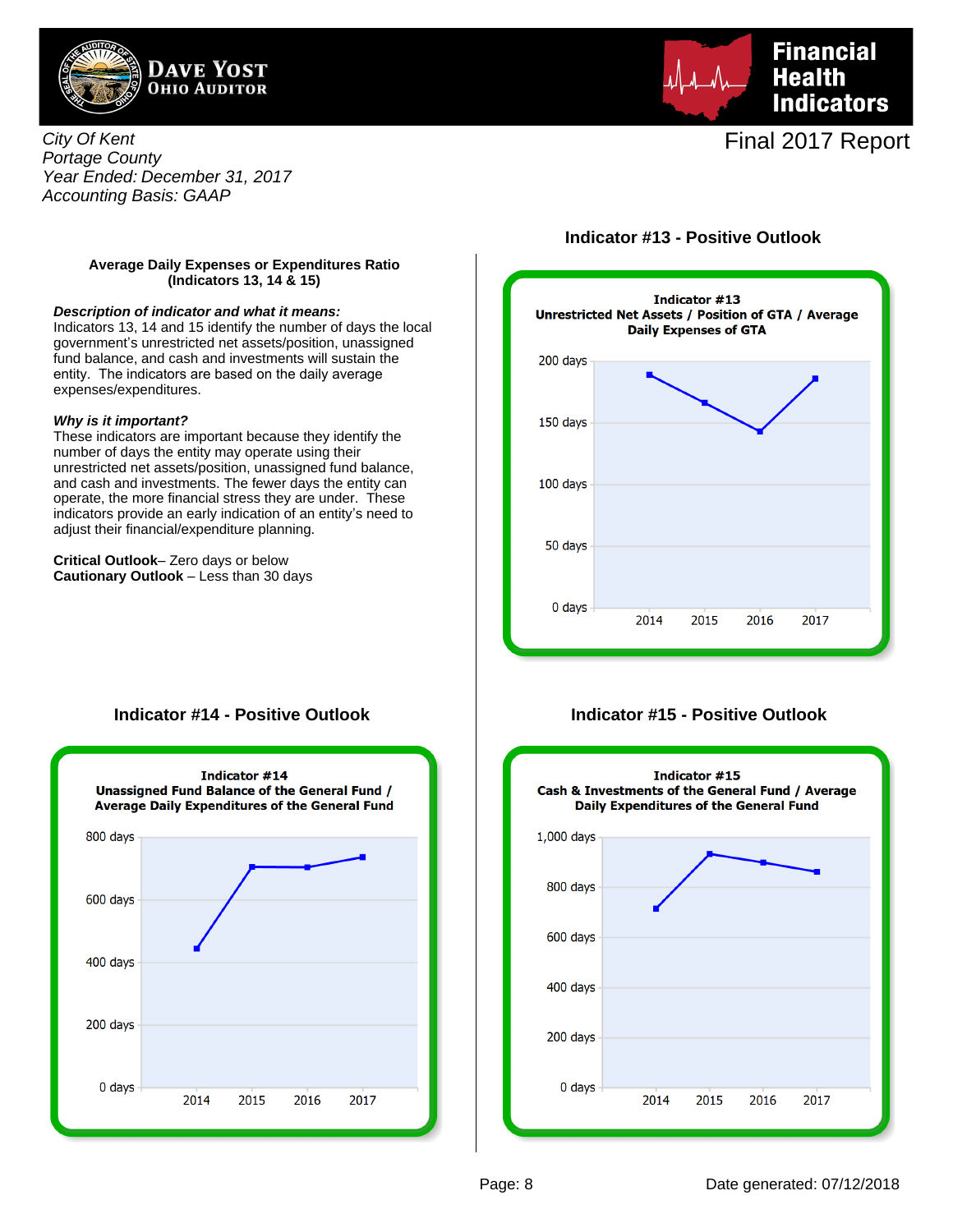![](_page_8_Picture_0.jpeg)

![](_page_8_Picture_1.jpeg)

City Of Kent Portage County Year Ended: December 31, 2017 Accounting Basis: GAAP

## **Indicator #16 - Positive Outlook**

![](_page_8_Figure_5.jpeg)

#### **Total Liabilities-to-Net Assets/Position**

#### **Description of indicator and what it means:**

This indicator is the ratio of total liabilities of GTA divided by total net assets/position of GTA and indicates the percentage of every dollar of resources available for providing public services that is owed by the entity.

#### **Why is it important?**

This indicator identifies entities that are overextended in terms of the percentage of every dollar which is owed to others.

**Critical Outlook** – Negative ratio (which indicates negative net assets) **OR** ratio greater than 70% **Cautionary Outlook** – Ratio between 50% - 70%

## **Indicator #17 - Positive Outlook**

### **Budgetary Non-Compliance and/or Unreconciled/Unauditable Financial Records?**

#### **Description of indicator and what it means:**

This indicator identifies if an entity's recent audit reports include budgetary non-compliance and/or unreconciled/unauditable financial records. Results are presented for the four (4) most recently audited years; however, the indicator #17 determination is only based on the current and prior two (2) audited years.

#### **Why is it important?**

This indicator will reflect if an entity is not complying with Ohio budgetary law and/or proper accounting methods. Maintaining accurate, reconciled accounting records and adherence to Ohio budgetary law is a significant factor in maintaining fiscal stability.

**Critical Outlook** – Direct and material audit finding(s) described above for the current and prior two audit years

**Cautionary Outlook** – Direct and material audit finding(s) described above for the current audited year

| Indicator #17<br><b>Budgetary Non-Compliance</b><br>and/or Unreconciled/Unauditable Financial<br>Records? |                   |  |  |  |  |  |  |
|-----------------------------------------------------------------------------------------------------------|-------------------|--|--|--|--|--|--|
| <b>Audited Year End</b>                                                                                   | <b>Applicable</b> |  |  |  |  |  |  |
| 2017                                                                                                      | No                |  |  |  |  |  |  |
| 2016                                                                                                      | Nο                |  |  |  |  |  |  |
| 2015                                                                                                      | Nο                |  |  |  |  |  |  |
| 2014                                                                                                      | N٥                |  |  |  |  |  |  |